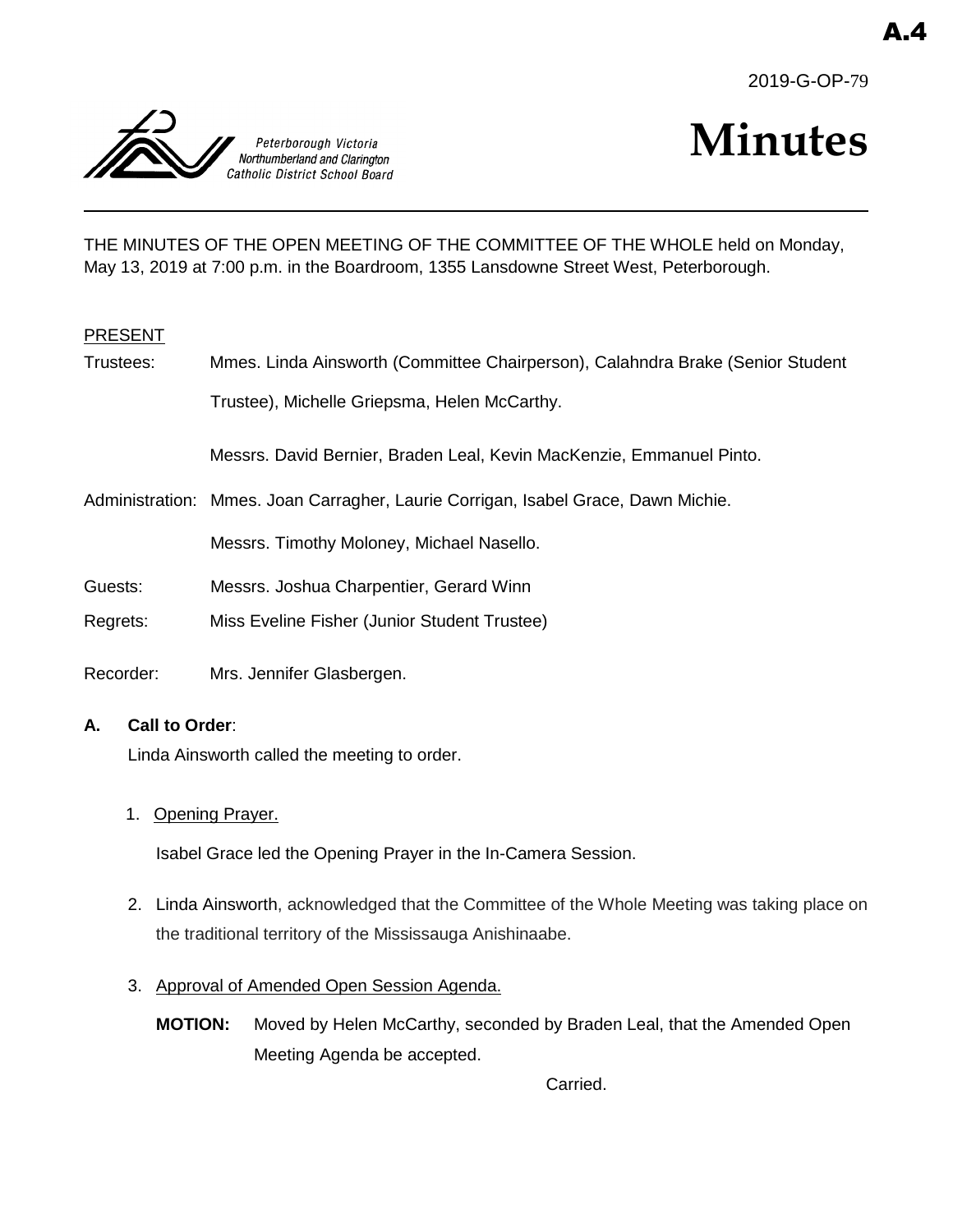4. Declarations of Conflicts of Interest.

## 5. Approval of the Minutes of the Committee of the Whole – Open Session held on April 8, 2019.

**MOTION:** Moved by Kevin MacKenzie, seconded by Emmanuel Pinto, that the Minutes of the Committee of the Whole – Open Session, held on April 8, 2019, be approved.

Carried.

#### 6. Business Arising from the Minutes.

#### **B. Recommended Actions/Presentations:**

#### 1. Presentation of E-Learning at PVNC.

Laurie Corrigan, Superintendent of Learning/Innovation Technologies, Josh Charpentier, Student Achievement Consultant and Gerard Winn, Principal at St. Thomas Aquinas Secondary School, gave a slide show presentation on eLearning at PVNCCDSB. The presentation demonstrated the progression of online learning and how course selection works. Laurie Corrigan, Josh Charpertier and Gerard Winn answered any concerns or questions brought forward by the trustees.

2. Video: Class size average: A simplified explanation

Isabel Grace, Superintendent of Business and Finance, showed a brief video on class size averages and the effects it can have with regards to student/teacher ratio and course offerings. Isabel answered any questions or concerns trustees had.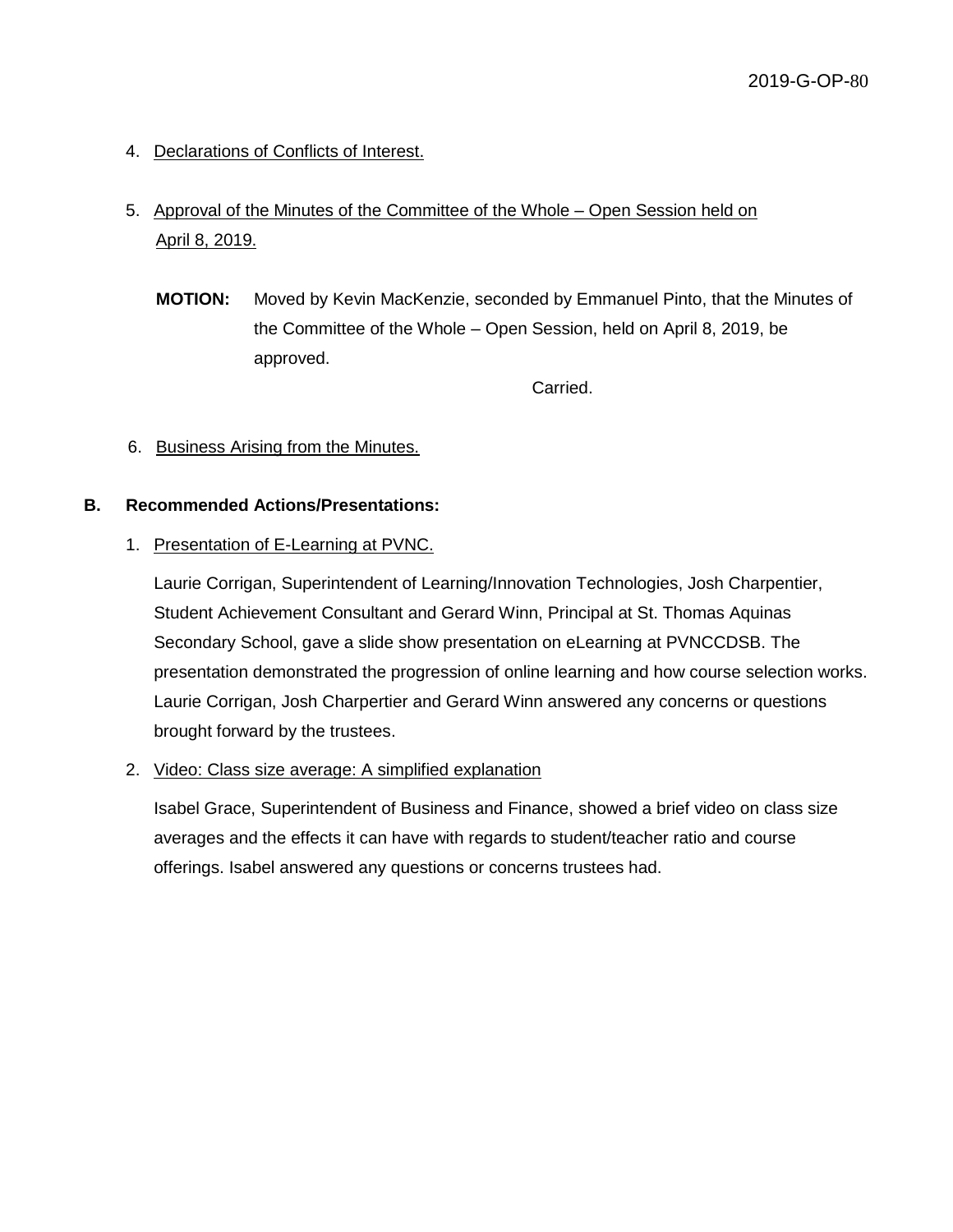#### **C. Information Items:**

#### 1. Ministry announcements as at May 10, 2019.

Isabel Grace, Superintendent of Business and Finance, gave a report to the Committee of the Whole regarding the current Ministry publications and prospective allocation and timing of Funding. Isabel answered any trustee questions and concerns they had.

#### 2. Open forum: discussion/questions on budget process.

Isabel Grace, Superintendent of Business and Finance, answered any concerns or questions trustees had regarding budget process.

#### **D. Old Business:**

#### **E. New Business:**

**MOTION:** Moved by David Bernier, seconded by Helen McCarthy, that the Committee of the Whole approve the cancelation of the Policy Meeting scheduled for May 21, 2019.

Carried.

- **MOTION:** Moved by Helen McCarthy, seconded by Braden Leal, that the Committee of the Whole Open Session be extended by 15 minuites Carried.
- **MOTION:** Moved by Emmanuel Pinto, seconded by Braden Leal, that the Committee of the Whole reconvene into In-Camera Session at 8:45pm. Carried.

#### **F. Next Meeting:**

1. Monday, June 10, 2019 – 6:30 p.m.

**Note:** Helen McCarthy was excused during Committee of the Whole In-Camera Session at 9:14pm and did not return to Open Session.